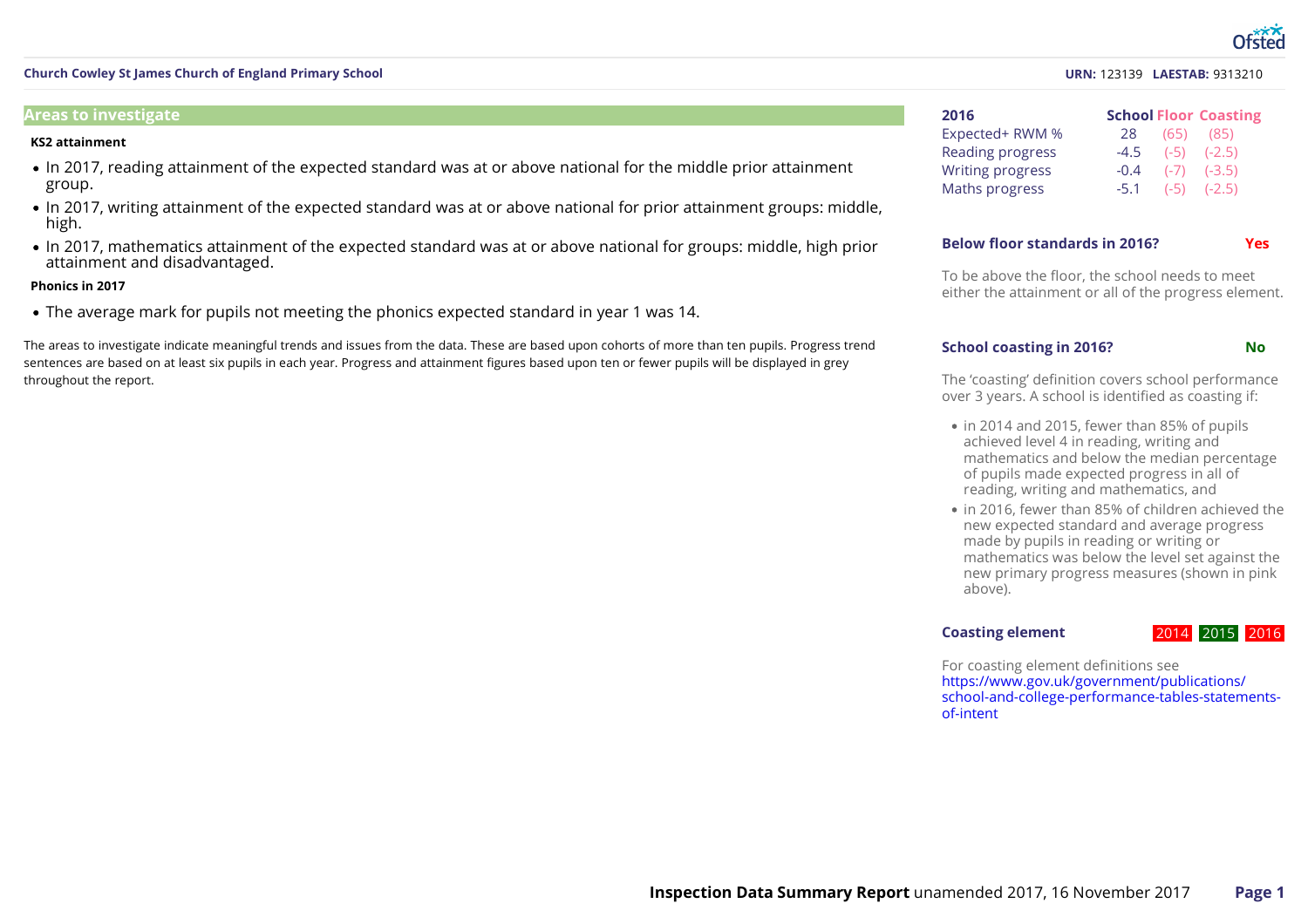#### **Whole school context in 2016/17**

#### **Church Cowley St James Church of England Primary School**

**Phase of education: Primary Headteacher:** Stephen Dew 461 **Pupils:** Gender: Mixed **Special needs provision:**

Schools details as of 15 November 2017

#### **Ethnicity**

This school has 14 of the 17 ethnic groups. Those with 5% or more are shown in the pie chart below.

**Local authority:** Oxfordshire **Admissions policy:** Not applicable

**Denomination:** Church of England

3-11 **Ages:**



|                                     |                         |                                        | <b>URN: 123139 LAESTAB: 9313210</b>                       |
|-------------------------------------|-------------------------|----------------------------------------|-----------------------------------------------------------|
| <b>School level trends</b>          |                         | 2017 Quintile<br>Bottom 20%<br>Top 20% |                                                           |
|                                     |                         | 2015 2016 2017                         | Q5 Q4 Q3 Q2 Q1                                            |
| % girls                             |                         |                                        |                                                           |
| School 49 50                        |                         | 47                                     |                                                           |
| <b>National 49 49</b>               |                         | 49                                     |                                                           |
|                                     |                         |                                        | % eligible for FSM at any time during the past 6 years    |
| School 36                           | 34 33                   |                                        |                                                           |
| National 26 25                      |                         | 24                                     |                                                           |
|                                     |                         |                                        | % of pupils first language not/believed not to be English |
| School 45                           | 43                      | 39                                     |                                                           |
| <b>National 19</b>                  | 20                      | 21                                     |                                                           |
| % of pupils with SEN support        |                         |                                        |                                                           |
| School 18.4 11.7 15.6               |                         |                                        |                                                           |
| National 13.0 12.1 12.2             |                         |                                        |                                                           |
|                                     |                         |                                        | % of pupils with a SEN statement or EHC plan              |
| School 1.1                          | 0.9                     | 0.7                                    |                                                           |
| <b>National 1.4 1.3 1.3</b>         |                         |                                        |                                                           |
| <b>School deprivation indicator</b> |                         |                                        |                                                           |
| School 0.3                          | 0.3                     | 0.3                                    |                                                           |
|                                     | <b>National 0.2 0.2</b> | 0.2                                    |                                                           |

#### **URN:** 123139 **LAESTAB:** 9313210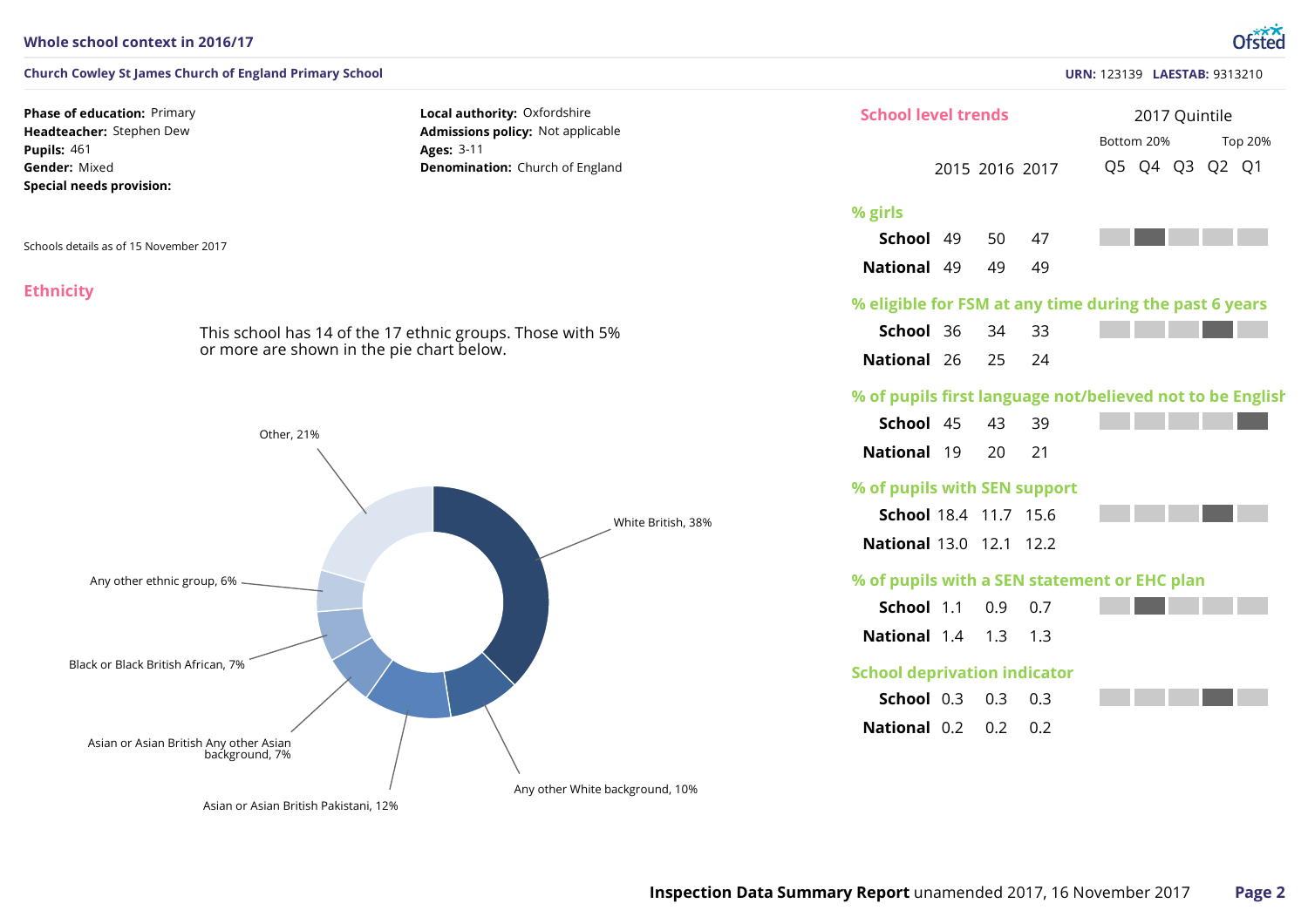#### **Year group data**

|        | <b>Number</b><br>on roll | % girls | <b>Nat</b> | % FSM | <b>Nat</b> | % EAL | <b>Nat</b> | % SEN | <b>Nat</b> | <b>Number</b><br>of CLA |
|--------|--------------------------|---------|------------|-------|------------|-------|------------|-------|------------|-------------------------|
| Year 1 | 59                       | 48      | 49         | 24    | 19         | 26    | 21         | 14    | 12         | $\overline{0}$          |
| Year 2 | 55                       | 44      | 49         | 29    | 22         | 38    | 21         | 15    | 14         | $\overline{0}$          |
| Year 3 | 55                       | 49      | 49         | 42    | 26         | 36    | 21         | 22    | 15         | 1                       |
| Year 4 | 60                       | 53      | 49         | 38    | 28         | 39    | 21         | 18    | 16         | $\mathbf 0$             |
| Year 5 | 54                       | 44      | 49         | 52    | 30         | 48    | 20         | 26    | 16         | 1                       |
| Year 6 | 60                       | 37      | 49         | 35    | 31         | 48    | 20         | 18    | 17         | $\overline{0}$          |

**Year 1** 0.0 **Year 2** 3.4 **Year 4** 1.7 **Year 5** 1.9 **Year 6** 10.0 **Year 3** 3.6  $-9.4$  10.2  $-16.1$  -16.1  $-16.1$  -16.1  $-21.2$  $-1.0$  -1.1  $-0.8$  $-2.2$  -1.2  $-1.5$  -1.5  $-1.2$  $-0.7$  -1.0 -1.0 -1.0 -0.4  $-15.4$  -17.8 -17.8 -17.9 -12.1 -12.1 -12.1 -12.1 -12.1 -12.1 -12.1 -12.1 -12.1 -1 **Difference from national (early learning goals) % % pupils with no EYFS profile Prior attainment** Reading **Mathematics CONFIDENTIFY INTERFERIENT MATHEMATICS Mathematics** Underlined once: more than one standard deviation from national **Difference from national APS Difference from national % % pupils with no prior attainment**

Underlined twice: more than two standard deviations from national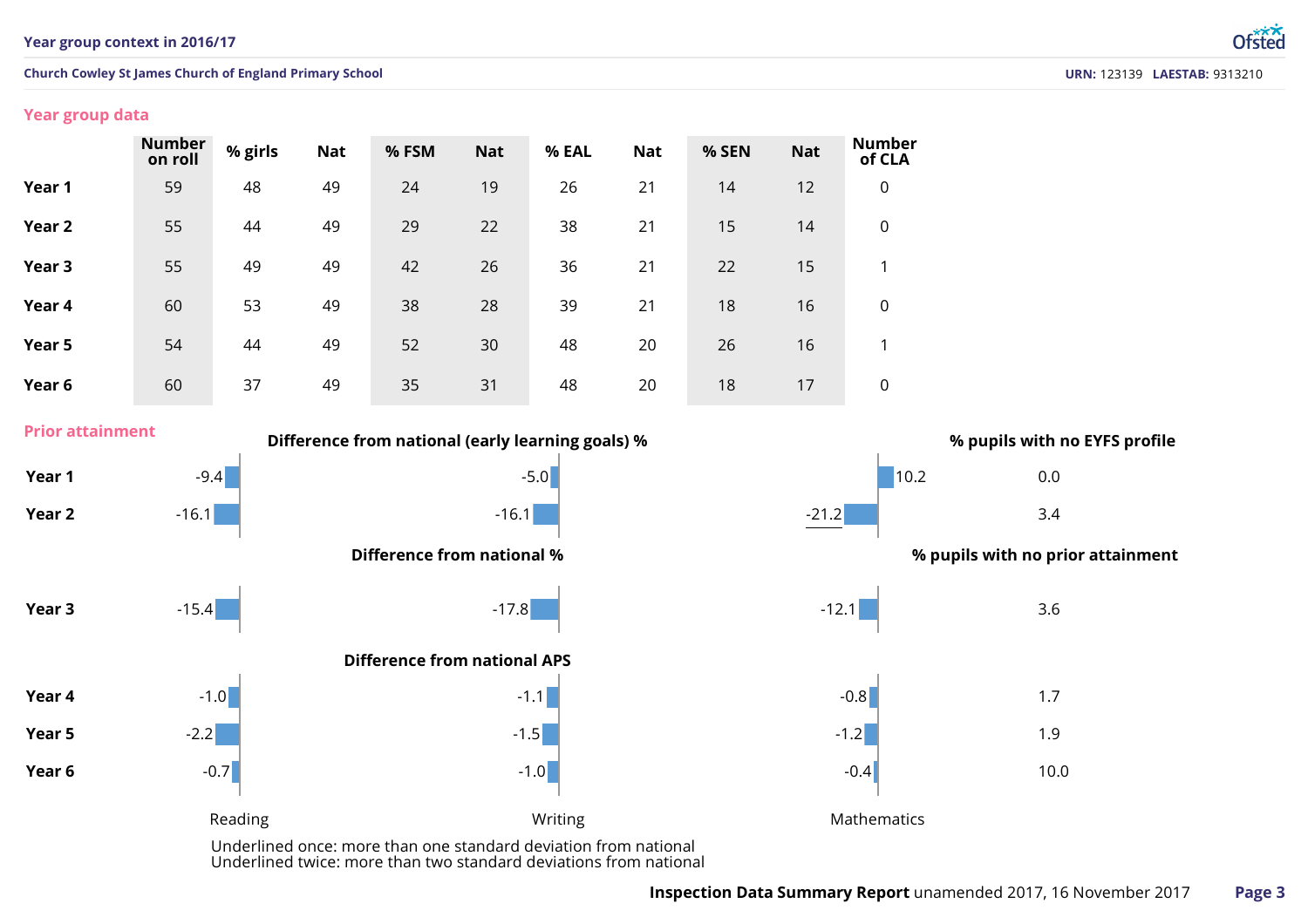## **Trends over time**

**Progress quintiles displaying percentile rank (1-100 where 1 is the top percentile)**



Note: 2015 quintiles and percentiles are based on value added measures; 2016 and 2017 quintiles are based on progress measures.<br>For quintile boundaries, see guidance documents on https://www.gov.uk/government/collections/u

() Cohort Significantly below national Significantly above national Change in methodology or calculations  $\frac{1}{2}$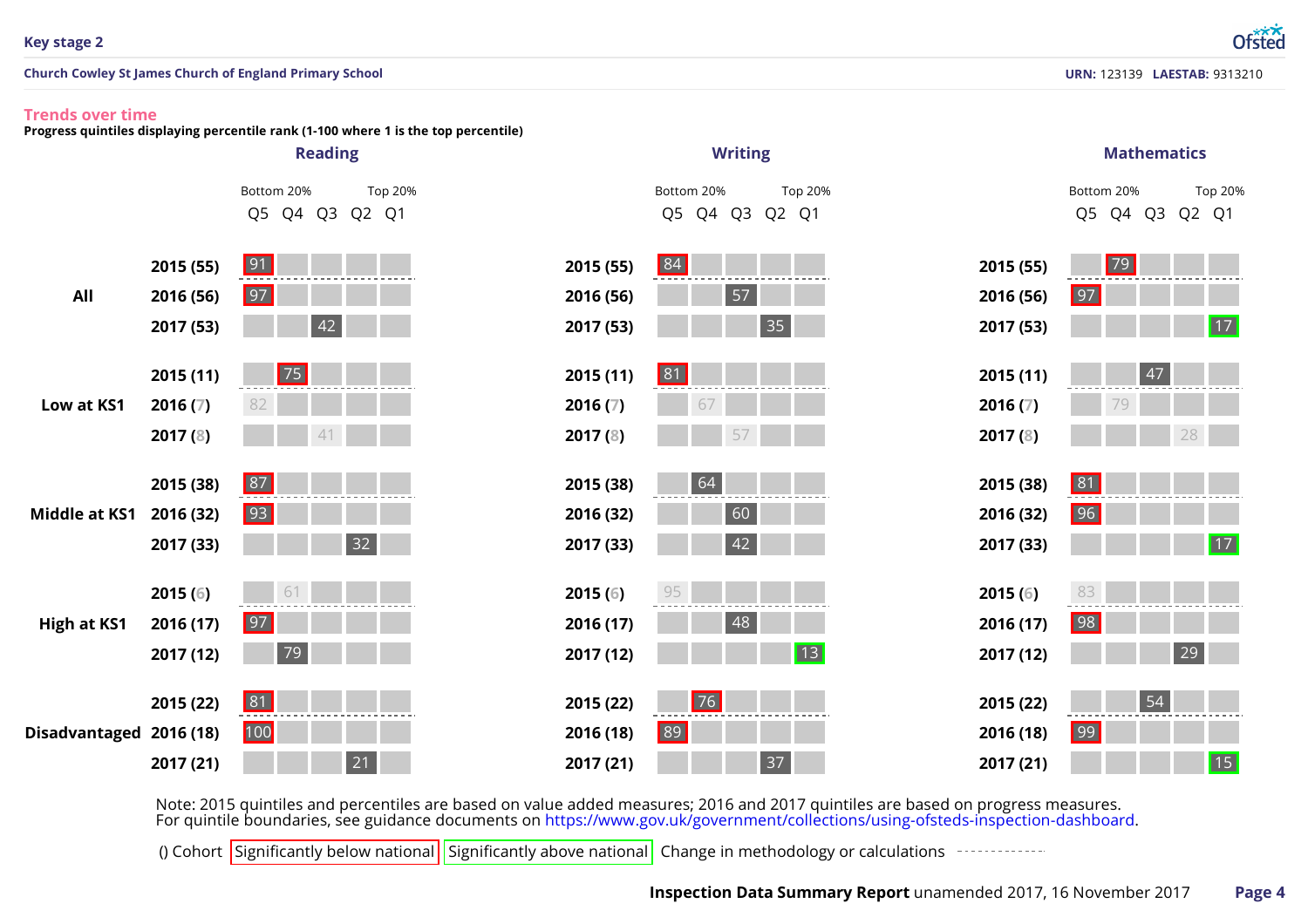### **Reading progress in 2017**



#### **Reading progress scatterplot**



 $\Box$  Girls  $\triangle$  Boys Disadvantaged Other SEN = bold black border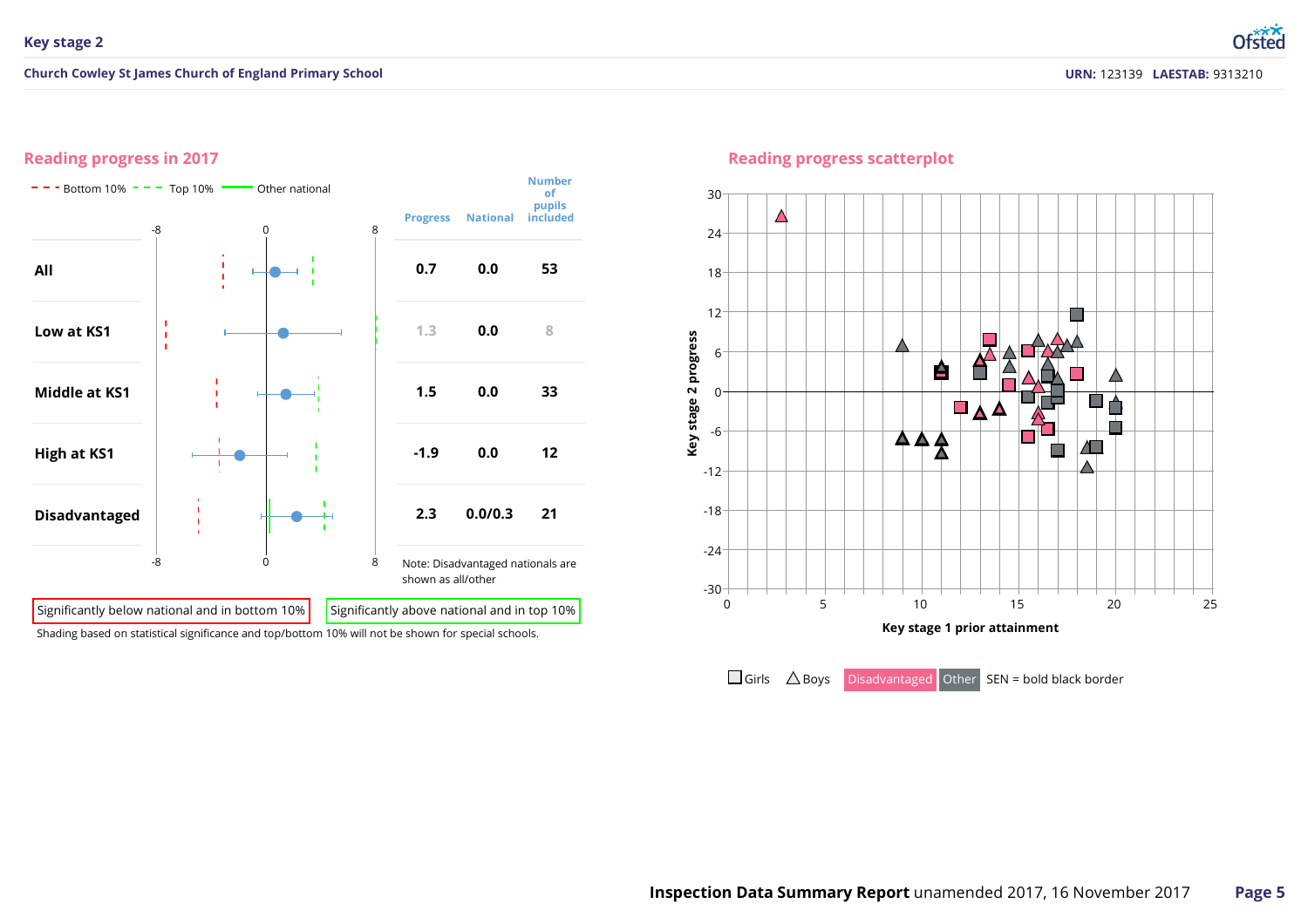## **Reading attainment in 2017**



## **Reading attainment scatterplot**



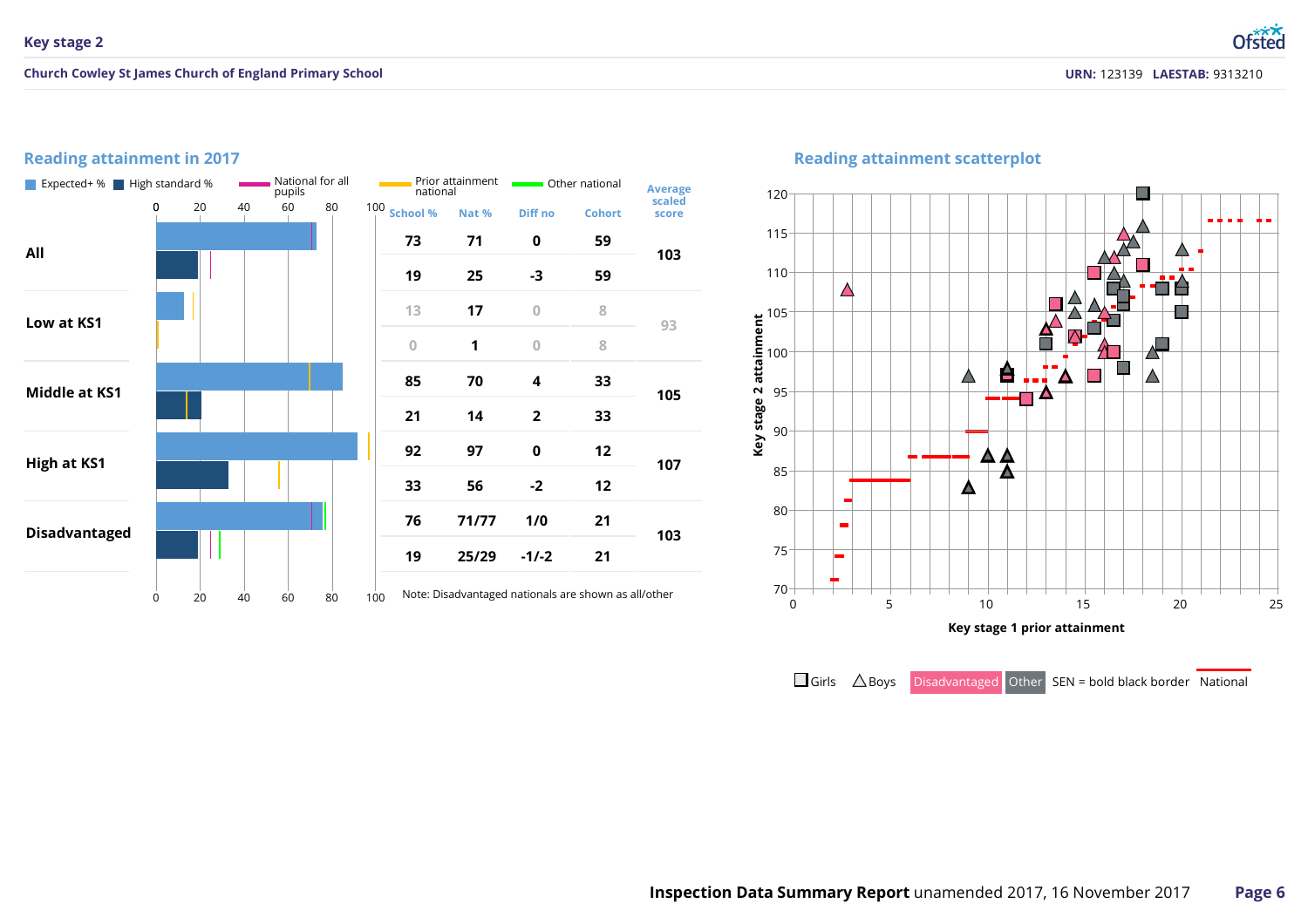#### **Writing (teacher assessment) progress in 2017**



Writing data is based on teacher assesments. Users should be cautious when using this data.



## **Writing (teacher assessment) progress scatterplot**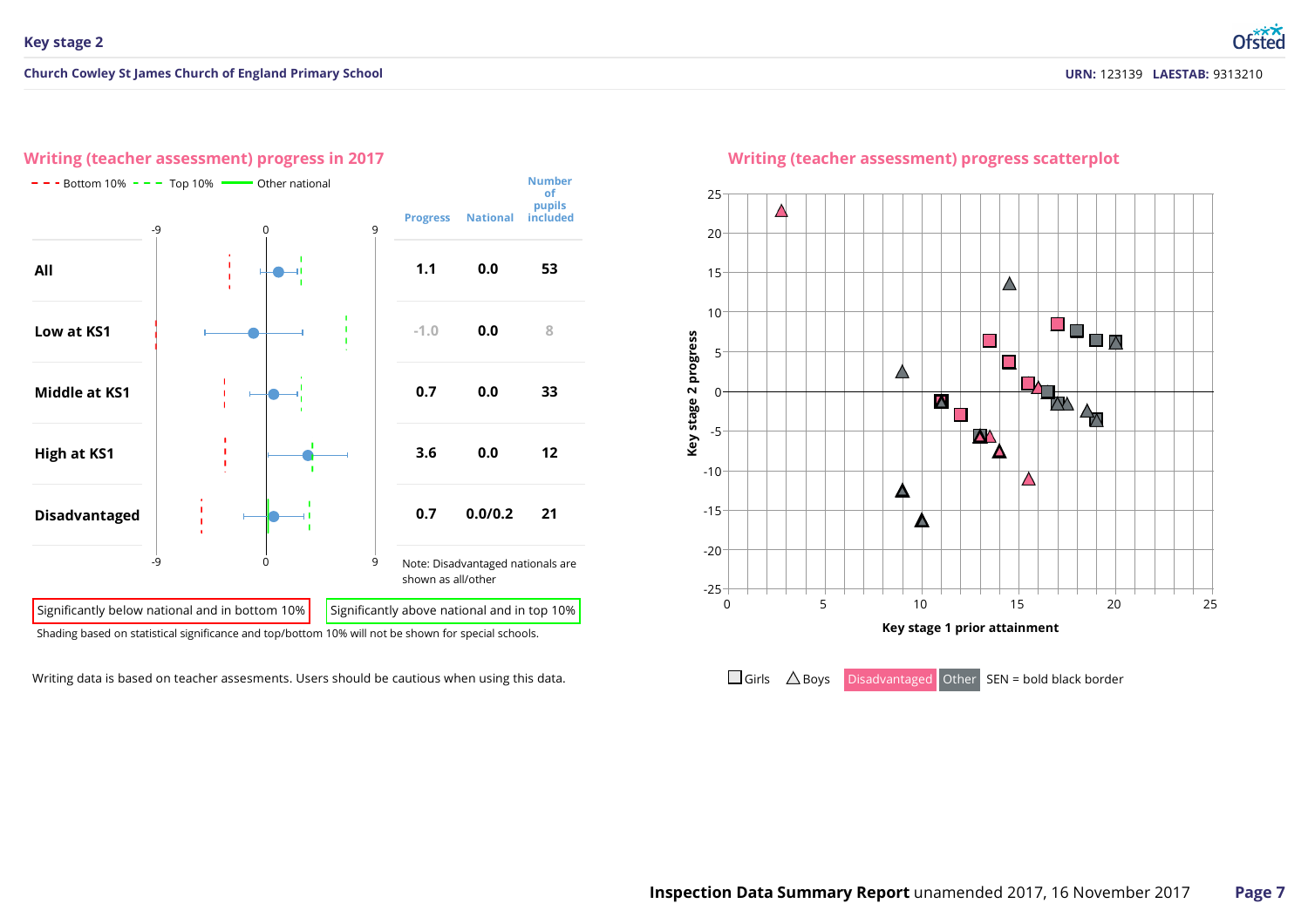## **Writing (teacher assessment) attainment in 2017**

| Expected+ % Greater depth % | National for all<br>pupils |    |    |    |                | national    | Prior attainment        | Other national |                |                                                      |  |
|-----------------------------|----------------------------|----|----|----|----------------|-------------|-------------------------|----------------|----------------|------------------------------------------------------|--|
|                             | 0                          | 20 | 40 | 60 | 80             |             | 100 School %            | Nat %          | Diff no        | <b>Cohort</b>                                        |  |
| All                         |                            |    |    |    |                |             | 71                      | 76             | -3             | 59                                                   |  |
|                             |                            |    |    |    |                |             | 22                      | 18             | $\overline{2}$ | 59                                                   |  |
| Low at KS1                  |                            |    |    |    |                |             | 13                      | 17             | $\overline{0}$ | 8                                                    |  |
|                             |                            |    |    |    | $\overline{0}$ | $\mathbf 0$ | $\overline{0}$          | 8              |                |                                                      |  |
| Middle at KS1               |                            |    |    |    |                |             | 79                      | 78             | $\mathbf 0$    | 33                                                   |  |
|                             |                            |    |    |    |                |             | 15                      | 7              | $\overline{2}$ | 33                                                   |  |
| <b>High at KS1</b>          |                            |    |    |    |                |             | 100                     | 98             | $\mathbf 0$    | 12                                                   |  |
|                             |                            |    |    |    | 67             | 46          | $\overline{\mathbf{c}}$ | 12             |                |                                                      |  |
| <b>Disadvantaged</b>        |                            |    |    |    |                |             | 67                      | 76/81          | $-2/-3$        | 21                                                   |  |
|                             |                            |    |    |    |                |             | 10                      | 18/21          | $-1/-2$        | 21                                                   |  |
|                             | 0                          | 20 | 40 | 60 | 80             | 100         |                         |                |                | Note: Disadvantaged nationals are shown as all/other |  |

Writing data is based on teacher assesments. Users should be cautious when using this data.



#### **Writing (teacher assessment) attainment scatterplot**

 $\Box$  Girls  $\triangle$  Boys Disadvantaged Other SEN = bold black border National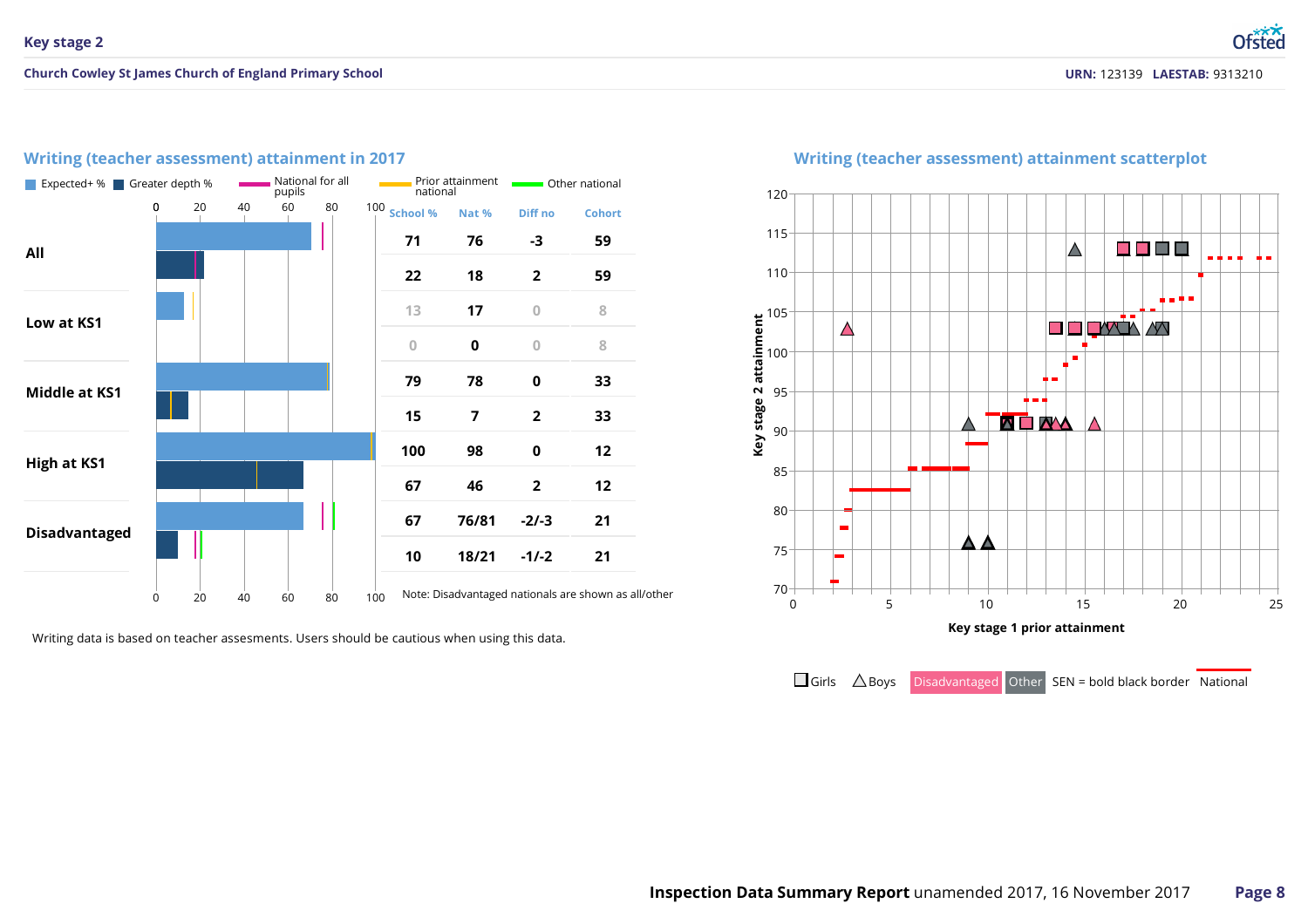## **Mathematics progress in 2017**



#### **Mathematics progress scatterplot**



 $\Box$  Girls  $\triangle$  Boys Disadvantaged Other SEN = bold black border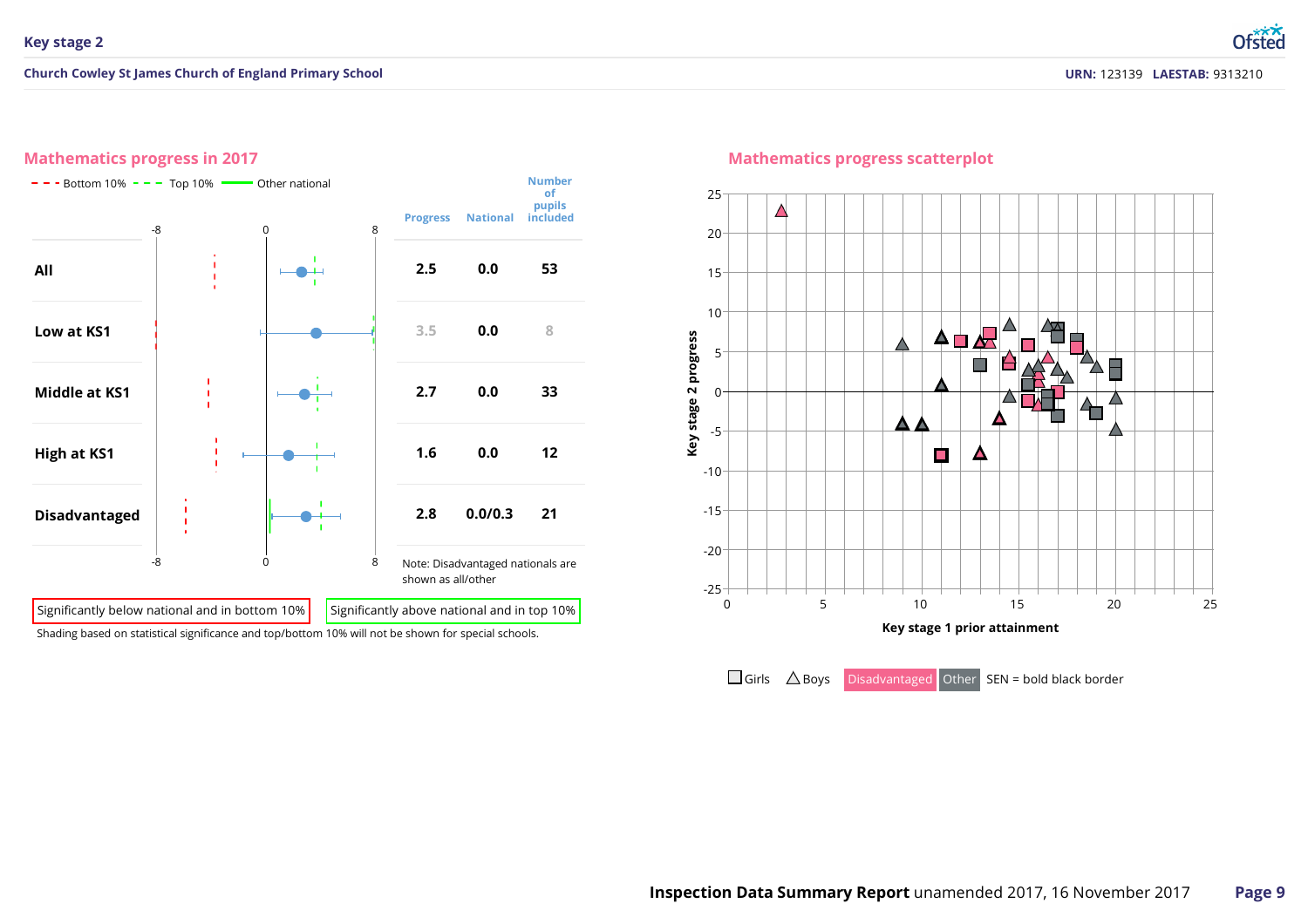## **Mathematics attainment in 2017**



## **Mathematics attainment scatterplot**



 $\Box$  Girls  $\triangle$  Boys Disadvantaged Other SEN = bold black border National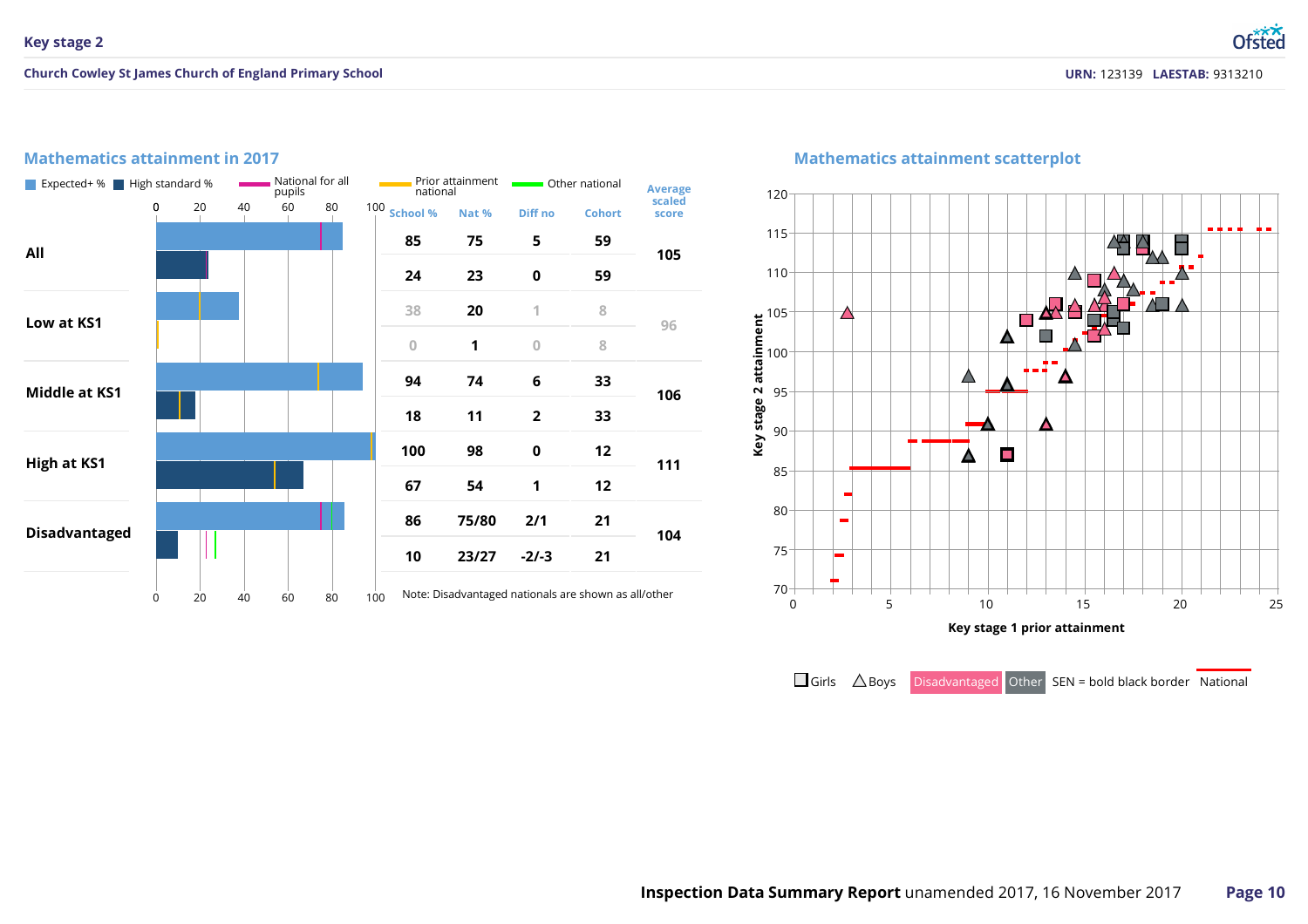

## **English grammar, punctuation and spelling (EGPS) in 2017**

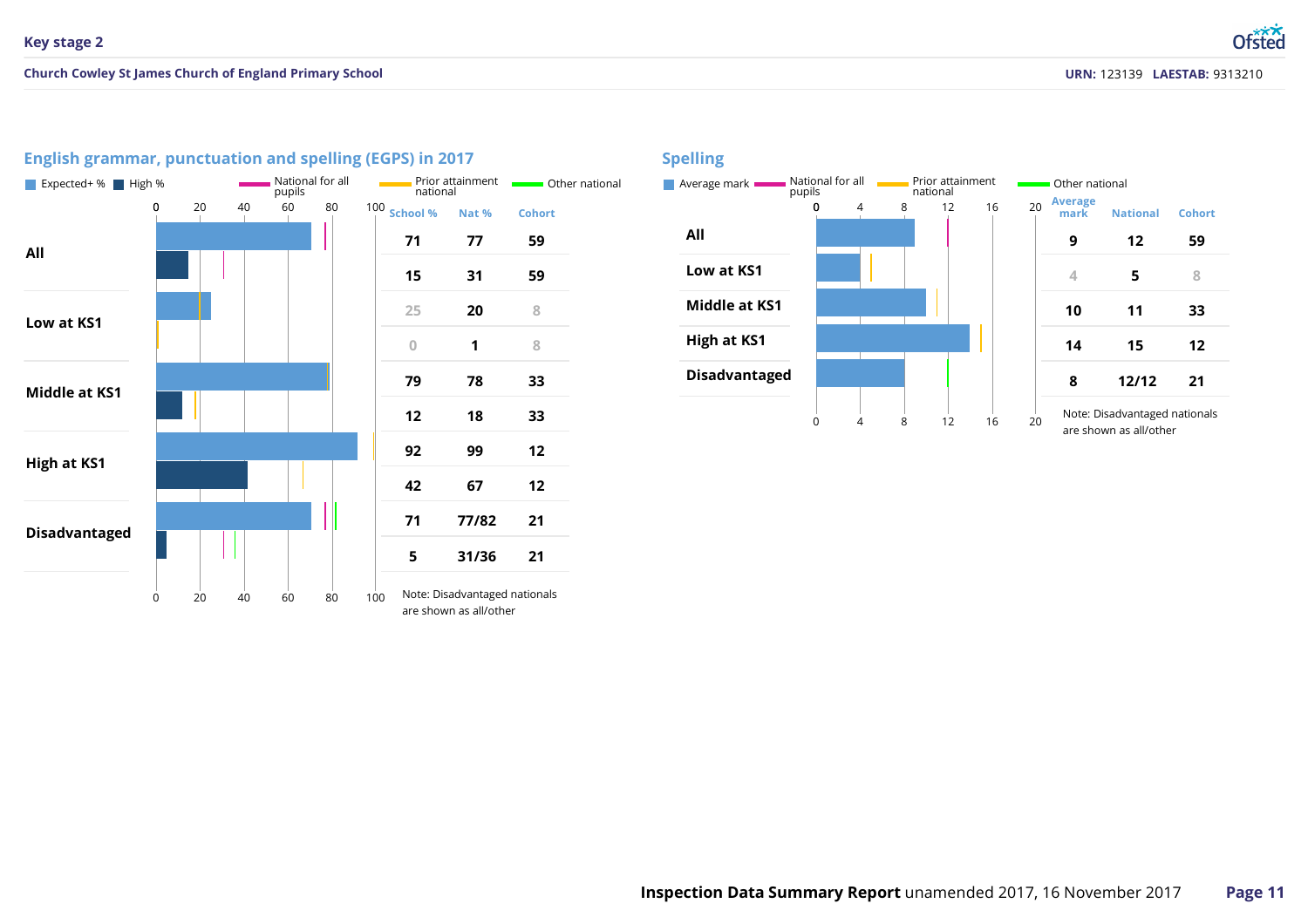## **Science attainment in 2017**



Science data is based on teacher assesments. Users should be cautious when using this data.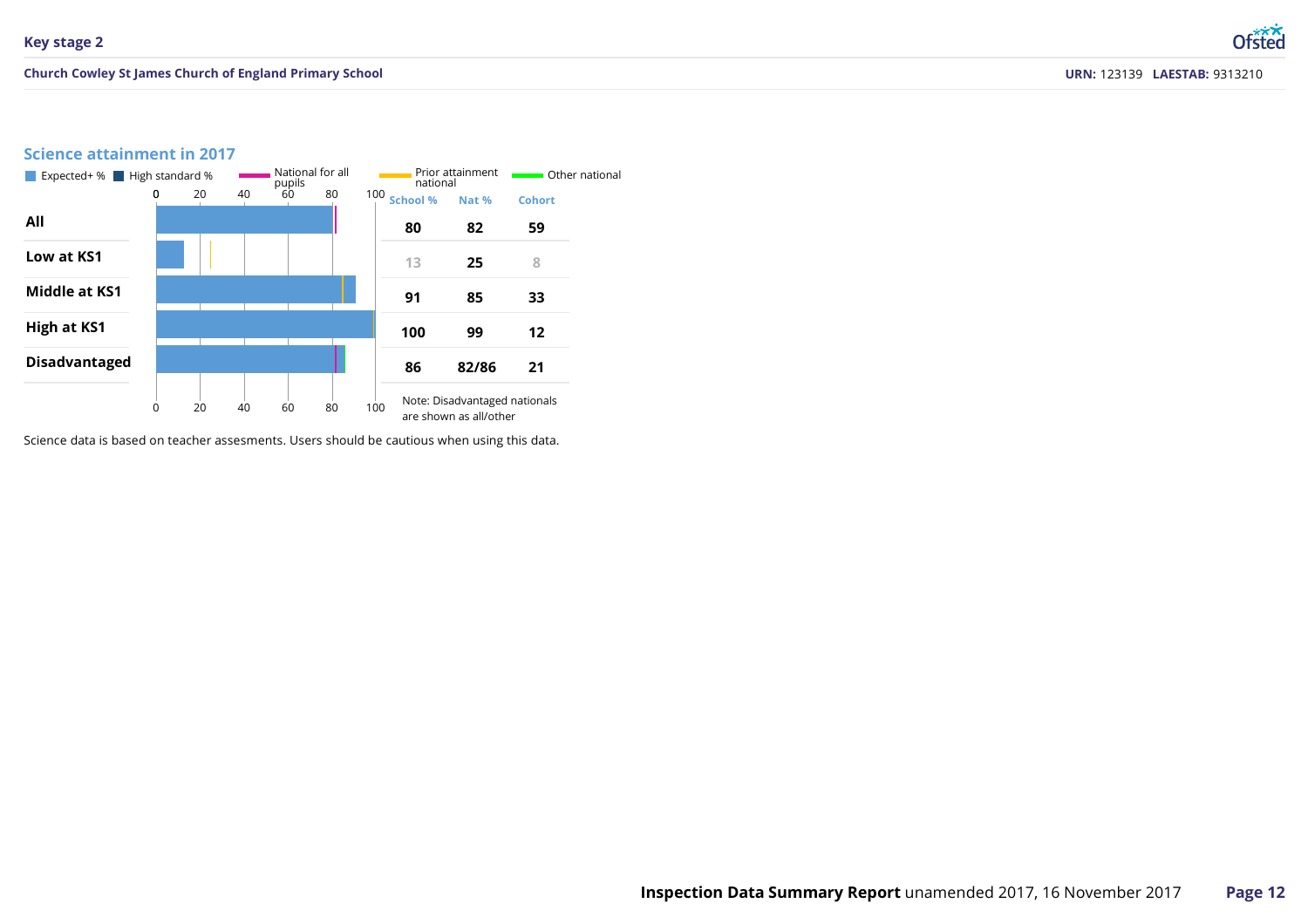#### **Reading in 2017** Expected+ % Greater depth % National for all<br>pupils pupils Prior attainment **national Containers** Other national **Containers Expected+ %** Greater depth % National for all pupils Prior attainment **national** Other national **School % School % Nat % Diff no Cohort Nat % Diff no Cohort -1 All All Emerging Emerging Expected Expected Exceeding Exceeding 76/79 -3/-3 68/72 -1/-2** Ш **Disadvantaged Disadvantaged 25/28 -1/-1 16/18 1/1** Note: Disadvantaged nationals are shown as all/other Note: Disadvantaged nationals are shown as all/other 100 Note: Disadvantaged r<br>are shown as all/other

#### **Writing in 2017**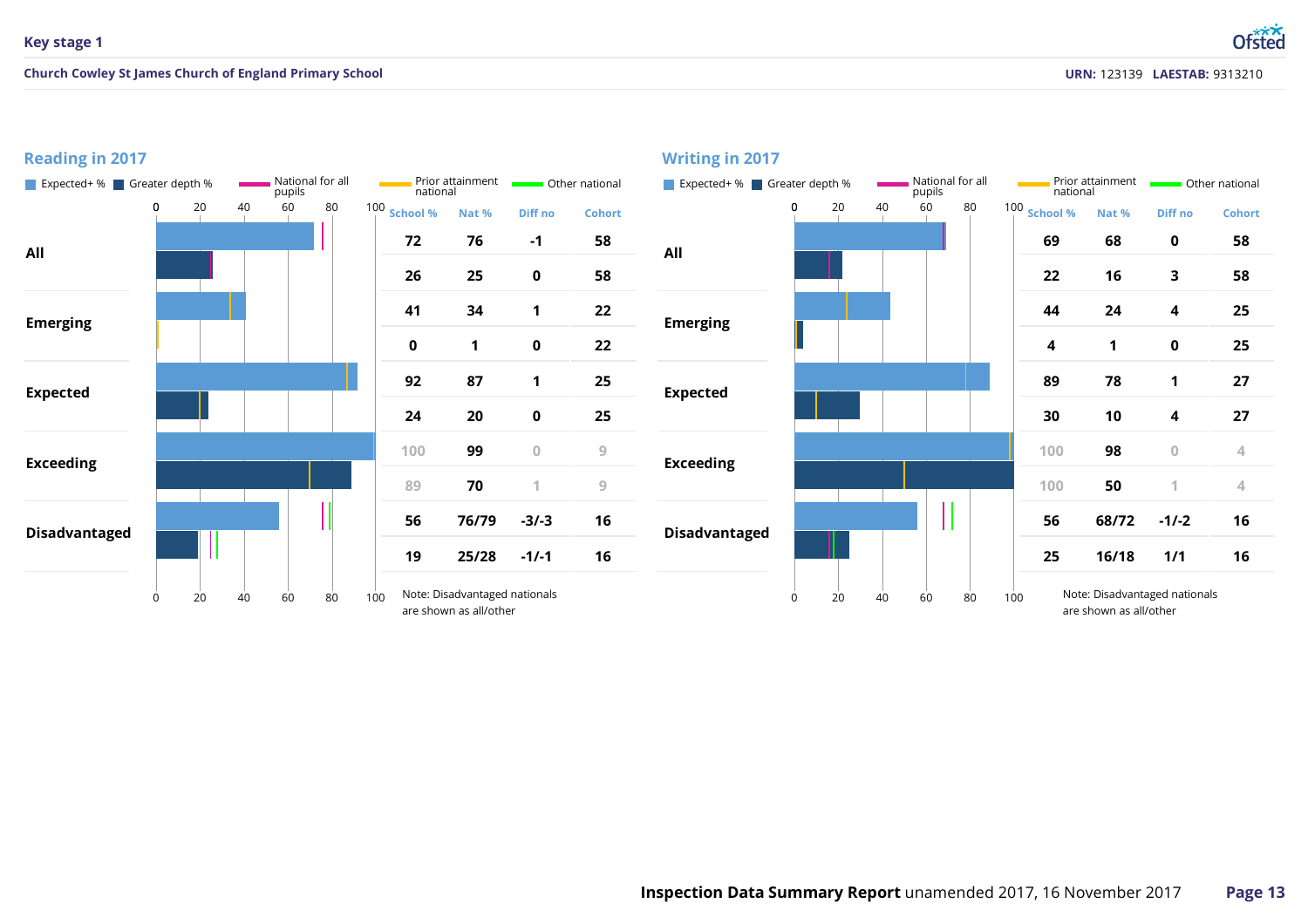## **Mathematics in 2017**



#### **Science in 2017**